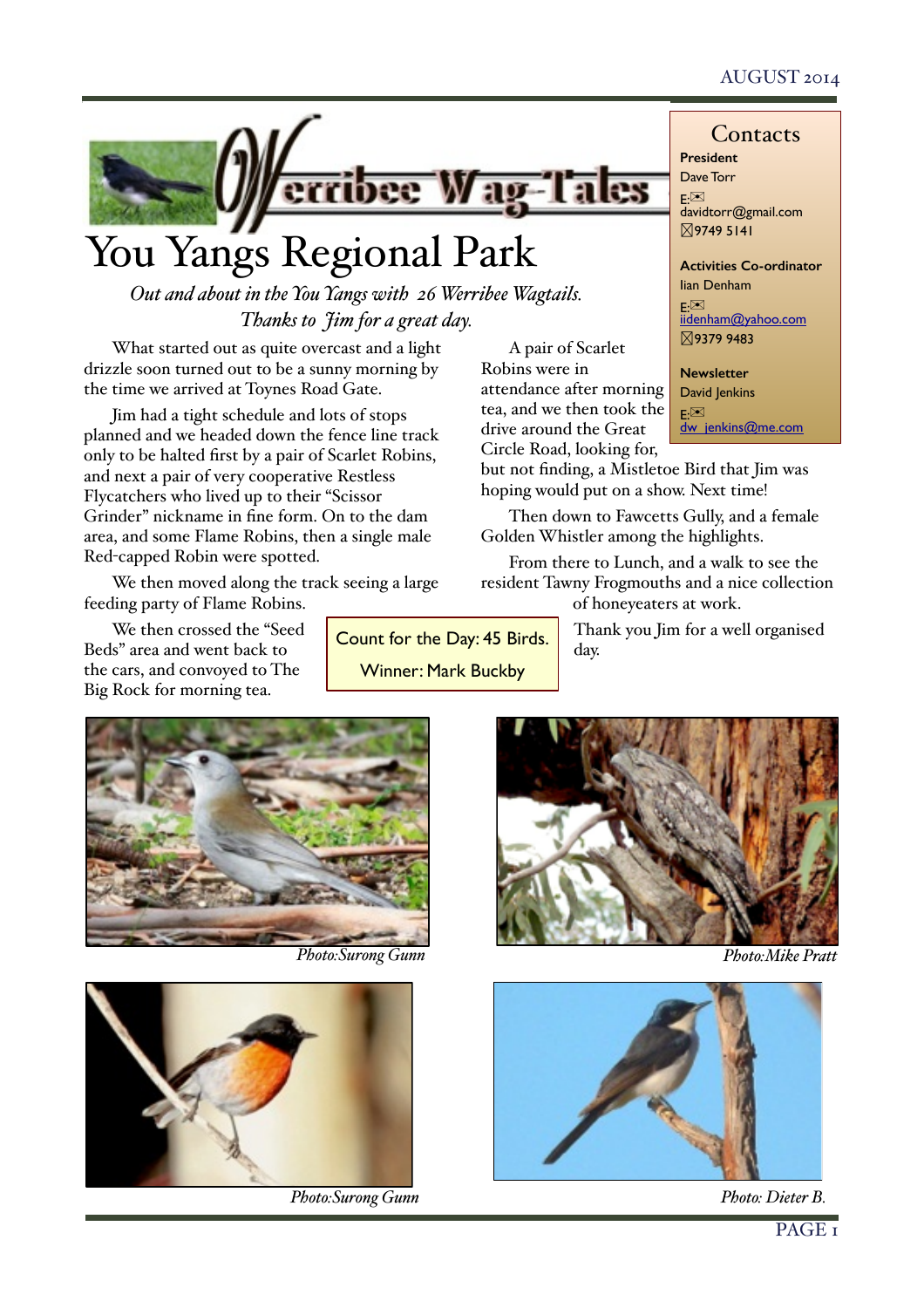#### SWAMP HARRIER VERSES SPOTTED HARRIER WING SPANS

There was considerable debate on our Point Cook outing about the relative sizes of the Swamp and Spotted Harriers, with most of the field guides we had on us not showing wingspans and the one that did showing a Swamp Harrier was larger (at 145 cm) than a Spotted (at 120) most of us felt that Spotted were bigger than Swamps. !

Debus 2nd Ed. has Swamp at 120-145 and Spotted at 121-147cm

Debus also shows some wing comparisons and on page 66 has a Spotted immature and a Swamp, male, with the Spotted being noticeably deeper.

> From observations I have often thought that the Spotted Harrier has a much deeper wing depth from the Bend of the wing.

Might just be the birds I've observed, but it does seem to confirm the thought that the wing appears larger.

From a quick search of the web and various books it would appear that both can be in the range of 120-145 cm, and (as with most raptors) the females are larger than males.

HANZAB has Swamp as 120-145cm and Spotted as 120-150cm



### WHAT MAKES A... WINGS AND TAILS AND ID'ING A RAPTOR

### **What is the difference between Female and Male Australian Kestrels?**

Some interesting discussion the past couple of outings on id for raptors.

Female Kestrel: tail has a large dark bar at the tip and fine multi bars.

Female has a brown, striped head, and a striated rufous chest.





Male Kestrel: tail is plain with a single dark bar at the tip.

Male head is a distinctive grey, and usually not as much 'rufous' on the chest.

Juveniles are similar to the female, and most of the ones I've seen have been more rufous on chest.

### NEXT TRIP: MACEDON RANGES BUS TOUR

With Spring well and truly on the way, and many birds already hard at work on the new season's crop, a trip to the Macedon Ranges is sure to provide opportunities to find lots of bush birds. Mark and Anita have a fine trip arranged.

Limited seats on the bus, so book with Dave Torr. Those travelling up meet at Gisborne.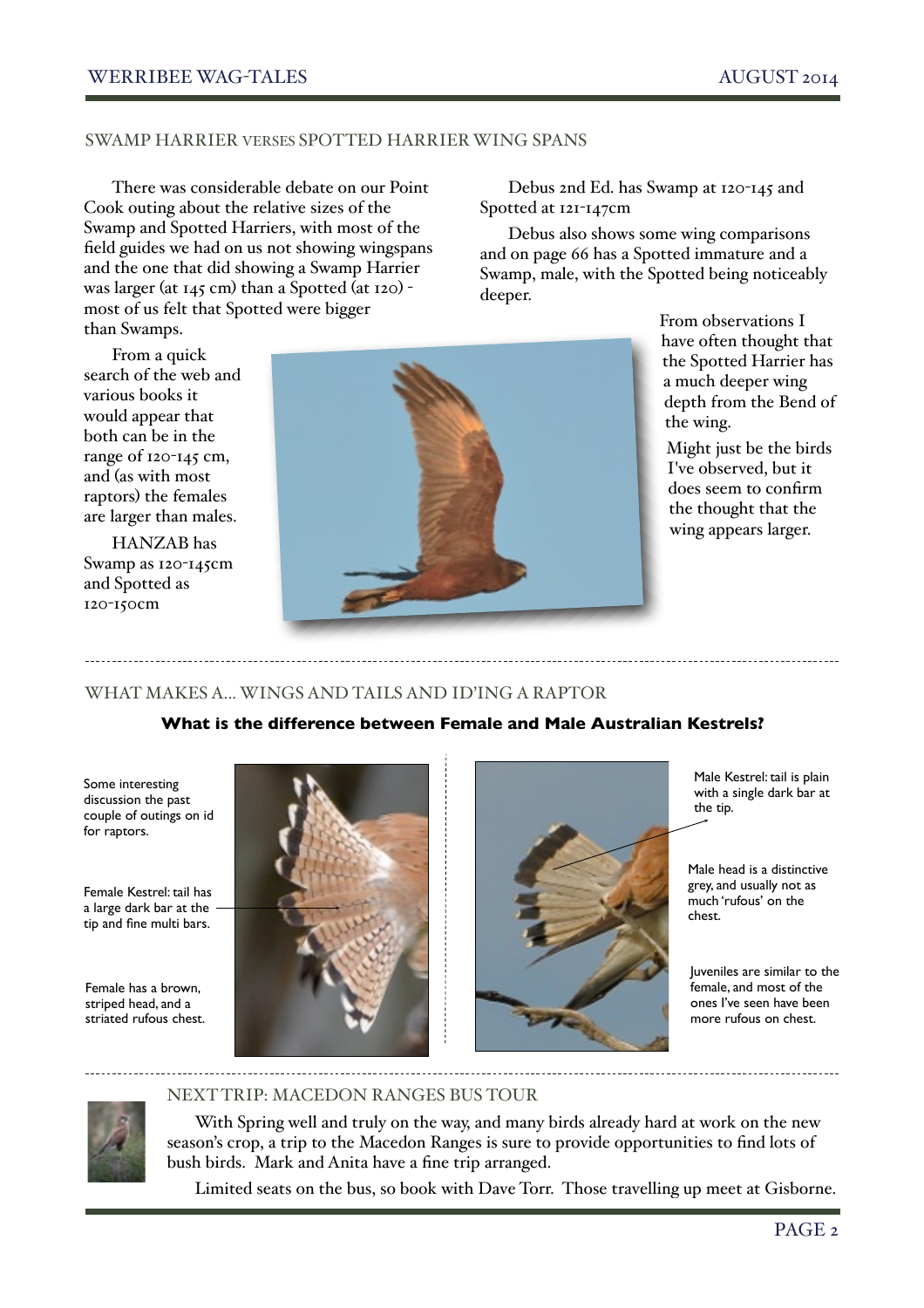#### YOU YANGS REGIONAL PARK BIRD LIST

#### 5 AUGUST 2014

Maned Duck White-faced Heron Little Eagle Wedge-tailed Eagle Brown Goshawk Collared Sparrowhawk Whistling Kite Common Bronzewing Tawny Frogmouth Laughing Kookaburra Galah Long-billed Corella Sulphur-crested Cockatoo Musk Lorikeet Purple-crowned Lorikeet Crimson Rosella Eastern Rosella Red-rumped Parrot Superb Fairywren New Holland Honeyeater Brown-headed Honeyeater White-naped Honeyeater White-plumed Honeyeater

Spotted Pardalote Striated Pardalote Weebill Brown Thornbil Yellow-rumped Thornbill Yellow Thornbill Australian Magpie Australian Golden Whistler Grey Shrikethrush Willie Wagtail Grey Fantail Magpie-lark Restless Flycatcher Little Raven White-winged Chough Jacky Winter Flame Robin Scarlet Robin Red-capped Robin Welcome Swallow Common Starling Red-browed Finch

# Newsletter photos Online

Interested in seeing some of the newsletter photos at a larger size?

I've uploaded some to a Flickr photosharing site.

You will also be able to add some of your photos there. Contact me for how to details. Check here.

[https://www.flickr.com/photos/](http://livepage.apple.com/) 126759107@N08/

#### SURONG GUNN, YELLOW SEA TRIP

By the way, a few people asked me about the Yellow Sea Survey trip and wish to read them on my website. My website is [www.paintedbuttonquail.weebly.com](http://www.paintedbuttonquail.weebly.com/)

The newsletter is also available on our "Unofficial website" <http://www.wmcn.org.au/birds>

*Photo: Mark Buckby When birding trumps bird count*



### INTERESTED IN LATHAM SNIPE?

What: Come along and learn about our Japanese visitor the Japanese or Latham Snipe. Expert David Wilson talks about where to see and how to recognise this endangered bird. When: 7:30 PM - 9:00 PM, 10 September 2014

Where: Melton Library and Learning Hub 31 McKenzie Street Melton Vic 3337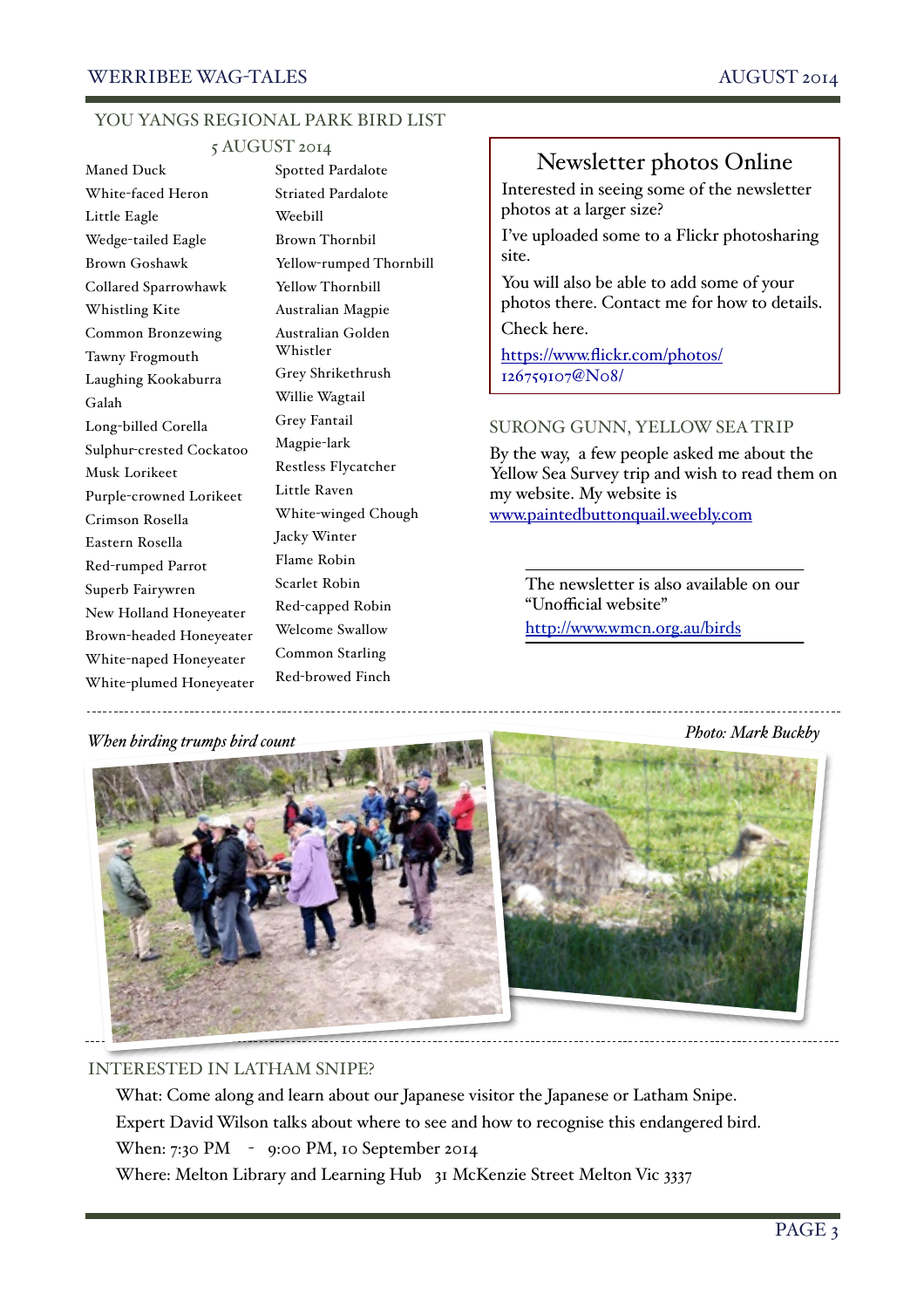#### WERRIBEE WAG-TALES AUGUST 2014

#### Iian Denham's UK Visit Report.

My wife Anna and I recently returned from a two month vacation to the UK. Whilst not specifically a birding trip, I found lots of time to do birding as there are many wonderful outdoor and countryside locations in the UK.







The trip started at Penzance and Lands End where I found my first Northern Fulmar and Common Murre [Guillemot]. We zig-zagged our way up the country visiting various manor houses and estates where wildlife was plentiful. In west Scotland I was lucky enough to see six Common Cuckoo on the same day, a bird up until that time I had only ever heard, and many UK residents never see it.

We crossed over to the Outer Hebrides by ferry and found the boat trip a great pelagic experience with birds following the ferry for



most of the trip, including Black Guillemot, Puffin and Manx Shearwater. On the unique isles of Harris and Lewis I got my first Red-throated Loon, Dunlin and Corn Crake.

The cliffs on the Orkneys provided similar birds, but in vastly larger numbers and at closer quarters. The end of our trip we spent in Norfolk and Suffolk where birdwatching is on an industrial level.

Many of the bird hides at RSPB sites are very comfortable, they often have a member in the hide to answer questions, and in some cases you have to queue for a seat. At some of the larger RSPB sites they have cafeteria and gift shops. I concluded our UK trip with a list of 151 birds, of which 55 were new for me. The weather was good to us with only 3 or 4 really bad days.

Would I do it all again? Definitely.

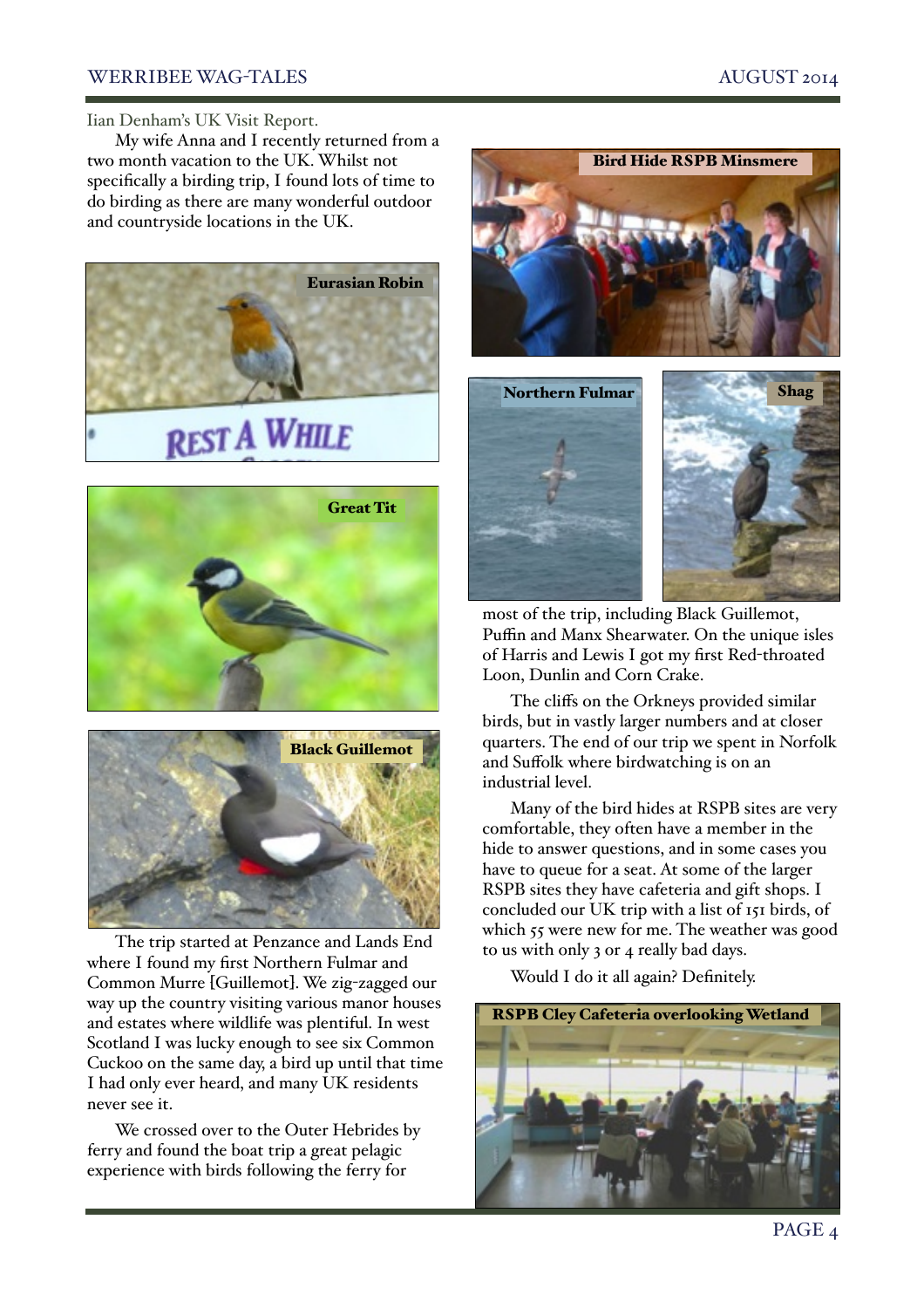#### WERRIBEE WAG-TALES AUGUST 2014

#### WARRNAMBOOL CAMP

Our campout this year will be held at Warrnambool.

Warrnambool being a regional city has a large infrastructure, from which to base our camp and provides ample choices for supermarkets, restaurants, refuelling, etc.

The dates for the camp this year will be:

Sunday 12 October and conclude on Wednesday 15 October [3 nights].

It is proposed to base the camp at the Surfside Holiday Park, Pertobe Road, Warrnambool.

<http://www.surfsidepark.com.au/>

Telephone 03 5559 4700.

However, you are free to seek your own accommodation.

There are numerous birding spots within easy distance of Warrnambool, and there will be lots of different birds than we normally see around Werribee.

If you would like to attend the camp, please arrange your own accommodation, then let me know via email: [iidenham@yahoo.com](mailto:iidenham@yahoo.com) that you will be attending, and how many in your party, so I can keep track of numbers.



I leave it to individual members to contact each other regarding sharing of accommodation or carpooling.

Anyone participating in the camp is welcome to attend as many or as few days as they feel comfortable eg. after a couple of days you may wish to have a look at the local attractions instead of going birding, or you may wish to sit on the beach, or just go home. !

Participation in birding activities is optional.

Iian Denham

A DRY PELAGIC: WHEN BOATS DON'T RUN



*Photo: Mark Buckby*

Iian, Mark and I were booked on a pelagic for the weekend of 2nd Aug but 10m seas midweek meant we needed an alternative. Bustard has been seen recently north of Nhill - a bird we all needed for our Vic list so this seemed a suitable plan!

It was a great but cold day on the Saturday. 5 hours after leaving Mark's house we were at the spot they had been.

Sightings covered a roughly 10km square block with drivable roads only on 3 sides. The odds were not good, especially as a few days before Mark had failed to see an Ostrich which his wife had to point out. We initially found a few good birds such as Variegated Fairywren, Whitebrowed Babbler and Redthroat but it then took around 3 hours of driving around the edge of the block before we finally found a solitary bird.

Sunday morning was freezing – literally – so a leisurely start – we even had time for the motel breakfast! Target today was the Slenderbilled Thornbill – which would be a new bird for Mark and new for Victoria for Iian and

myself. Our first stop was at the northern boundary of Little Desert – we had good views of Shy Heathwren (normally a bird that lives up to its name) but not much else.

On then to the Stringybark walk which in the past has been rather boring. We found 9 species of honey-eater on the walk (and would add 2 more later in the day) but no thornbill – until we heard a call just as we were getting in the car and quickly called in 3.

Our remaining time was spent exploring a couple of other tracks, seeing a number of emus on one of them, but it was soon time for the long drive home.

Dave Torr